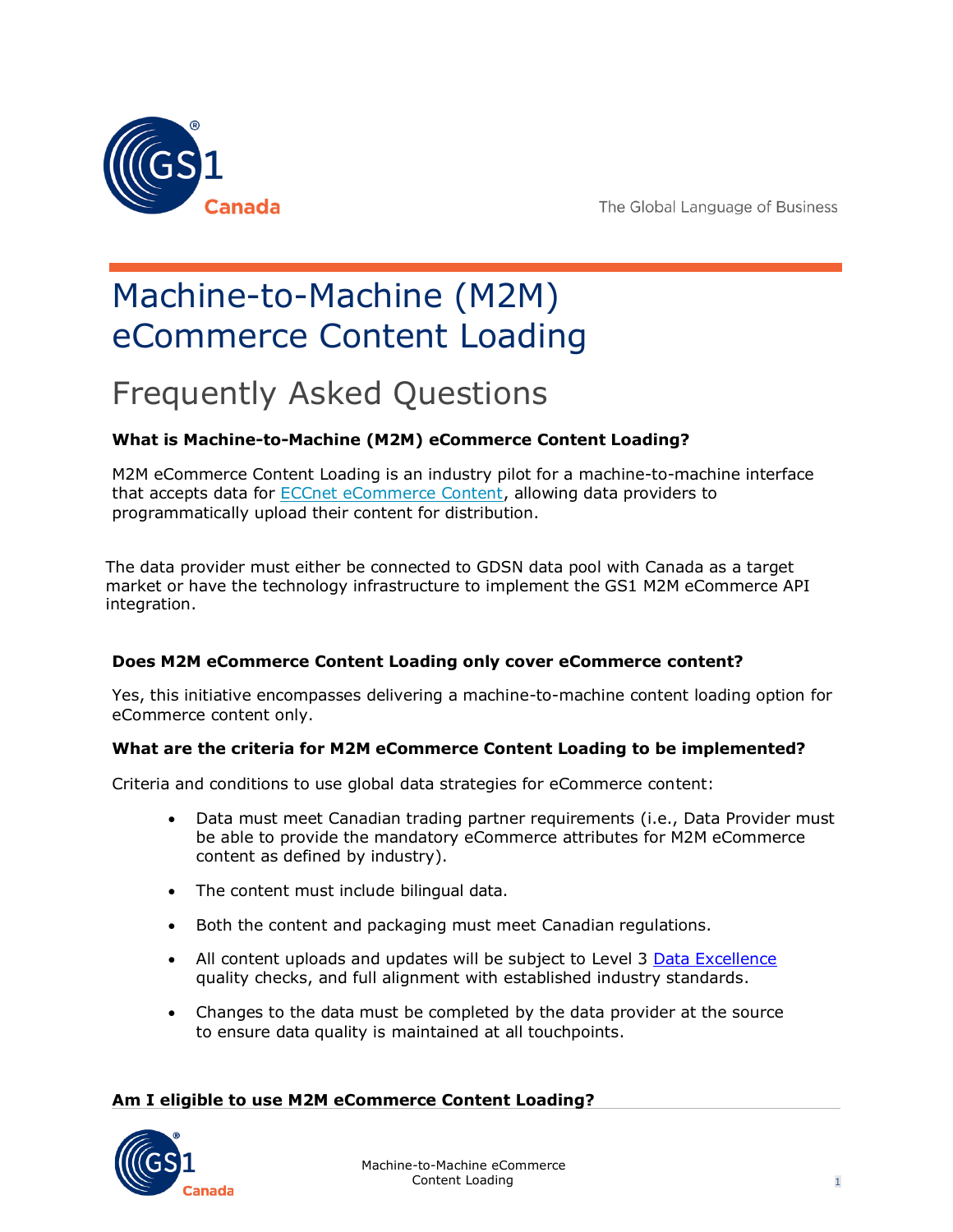The requirements to use M2M eCommerce Content Loading are:

- 1. You must be a GS1 Canada subscriber in good standing with an active subscription to the GS1 Canada ECCnet eCommerce Content Industry Managed Solution.
- 2. You must be able to supply data and images that consistently meet content capture standards for eCommerce content in terms of quality, accuracy, and completeness.

#### **What are the benefits of using M2M eCommerce Content Loading?**

- Less human intervention, faster content delivery, and increased efficiency.
- Reduced risk of data error caused by re-keying or re-capturing content.
- Direct data feed means less need for product rejections within Product Certification.
- Trading partners can use content sooner to expedite their business processes.

#### **How is this different from the current eSubmission process?**

The current eSubmission process works on a product-by-product basis to send images only. M2M eCommerce Content Loading opens a "pipeline" for product images and data to flow directly from the manufacturer or distributor into GS1 Canada's systems.

#### **How does the process work?**

The M2M process works through two phases.

#### **Phase 1: Content Analysis**

GS1 Canada compares content in your system with the content required by ECCnet eCommerce Content (based on product packaging for selected products per GS1 defined categories), to assess the overall quality of your content before technical integration begins.

If data errors are found, they will be highlighted via an M2M scorecard. The expectation is that data remediation is done at source over the entire catalogue and not just the audited products.

This process may need to be repeated several times to achieve full compatibility.

#### **Phase 2: Implementation/ Quality Assurance**

As your feed is established, all new or updated products received through your feed will become available in GS1 Canada systems. The system will validate the content received from the feed to ensure it is complete by performing "Level 3 [Data Excellence](https://gs1ca.org/data-excellence/)" quality checks.

If required, use the M2M eCommerce Product Selector in the Product Certification tool to view all M2M images received and select the image you want linked to your product data, for example for promotional product images.

Once the feed is live GS1 Canada will conduct annual quality audits to ensure your content remains complete.

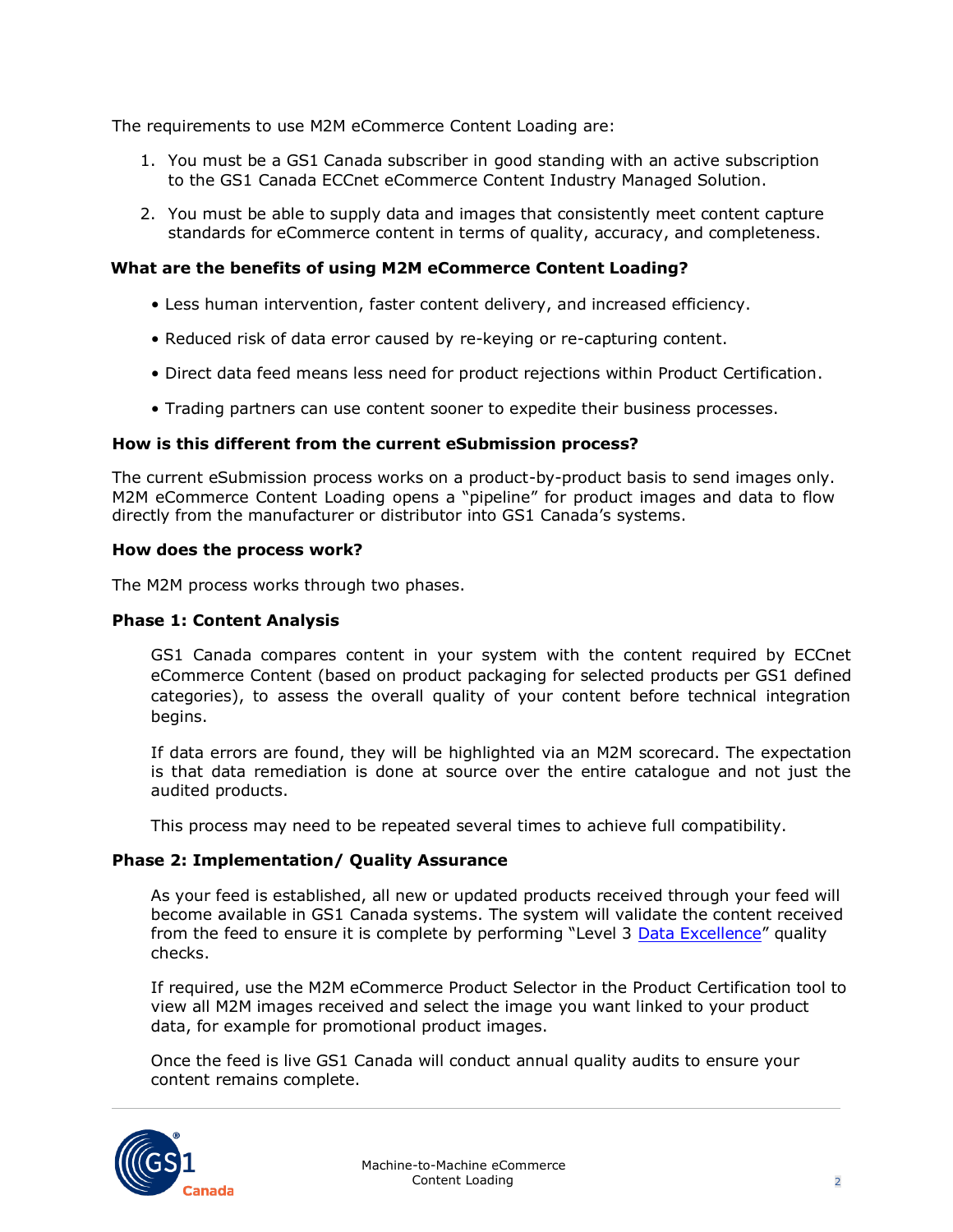## **What are the guiding principles for eCommerce Mandatory and Optional attribution?**

Mandatory attributes are defined under the business application as Mandatory always or Mandatory if on pack.

If an attribute is Mandatory, it is required for participation in M2M.

Optional attributes are highly recommended to be provided as a best business practice to:

- Replicate the in-store experience as closely as possible in a digital environment.
- Assist trading partners in driving their business processes and strategies.

## **What are the guiding principles for eCommerce Mandatory and Optional images?**

Mandatory Images:

• Product image, front view, No-Plunge (2D), in-package (Bilingual or English & French)

Optional Images (Food only)

- Nutritional Facts Table (Bilingual or English & French)
- Ingredients (English)
- Ingredients (French)

*\*Label image Composite (all views with readable text details) or Full Flat packaging PDF, is mandatory for Phase 1 (Content Analysis) but optional for Phase 2 (Implementation).*

## **I need to update my data; how do I change it?**

You must update any product content at its source to ensure that updates flow through to all applicable systems and that data integrity is preserved at all touchpoints.

Once updated at its source, you will need to resend your content via the M2M feed.